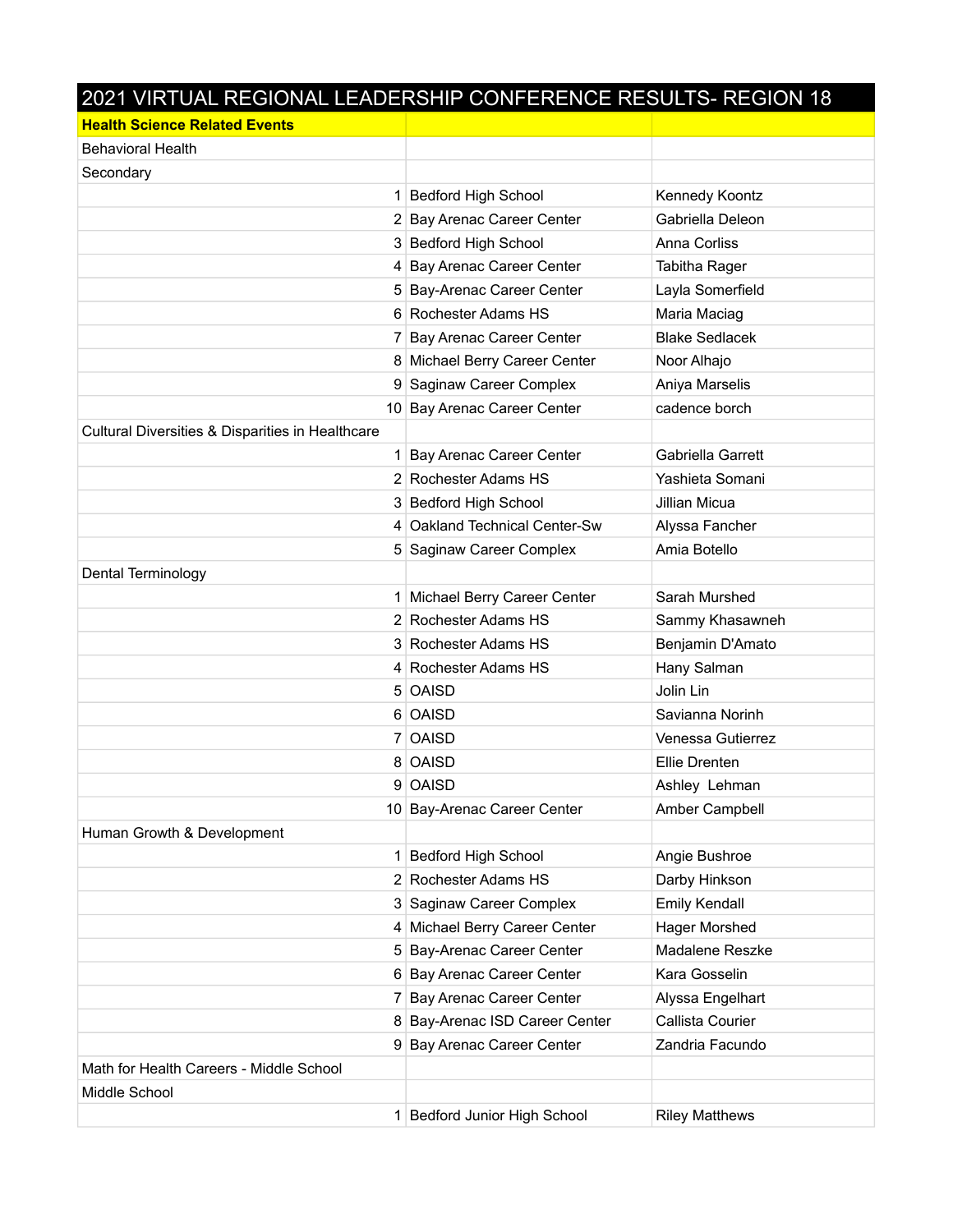|                               | 2 Bedford Junior High School   | Sawyer Pienta          |
|-------------------------------|--------------------------------|------------------------|
| <b>Medical Law and Ethics</b> |                                |                        |
| Secondary                     |                                |                        |
|                               | 1 Bay-Arenac Career Center     | Kathryn Mullin         |
|                               | 2 Rochester Adams HS           | Amishu Singh           |
|                               | 3 Rochester Adams HS           | <b>Trisha Divecha</b>  |
|                               | 4 Bay Arenac Career Center     | Lydia Ostler           |
| <b>Medical Math</b>           |                                |                        |
|                               | 1 Rochester Adams HS           | Jian Kim               |
|                               | 2 Rochester Adams HS           | Yujin Choe             |
|                               | 3 Bay-Arenac Career Center     | Emily Szczepanski      |
|                               | 4 Rochester Adams HS           | Seohyeon Kim           |
| <b>Medical Reading</b>        |                                |                        |
|                               | 1 Bay-Arenac ISD Career Center | Emma Raymond           |
|                               | 2 Rochester Adams HS           | Laura Liu              |
|                               | 3 Bay-Arenac Career Center     | Kristina Huber         |
|                               | 4 Bay Arenac Career Center     | <b>Tyler Bates</b>     |
|                               | 5 Bay Arenac Career Center     | Olivia Newcomb         |
| <b>Medical Spelling</b>       |                                |                        |
|                               | 1 Pankow Center                | Julia Kotas            |
| <b>Medical Terminology</b>    |                                |                        |
|                               | 1 Bedford High School          | <b>Brooke Wiemer</b>   |
|                               | 2 Rochester Adams HS           | Abhinay Mundrigi       |
|                               | 3 Rochester Adams HS           | Ahrim Lee              |
|                               | 4 Saginaw Career Complex       | Hailey Scherzer        |
|                               | 5 Rochester Adams HS           | Channoh Yun            |
|                               | 6 Rochester Adams HS           | Omar Aziz              |
|                               | 7 Saginaw Career Complex       | <b>Taylor Boothe</b>   |
|                               | 8 Bedford High School          | Alexia Moussaed        |
|                               | 9 Saginaw Career Complex       | Cecilia Valdez         |
|                               | 10 Michael Berry Career Center | <b>Mohamed Alozair</b> |
| <b>Nutrition</b>              |                                |                        |
|                               | 1 Rochester Adams HS           | Ethan Eliassen         |
|                               | 2 Bedford High School          | Zackery Scoble         |
|                               | 3 Rochester Adams HS           | <b>Tisha Bhat</b>      |
|                               | 4 Rochester Adams HS           | Rosalia Simion         |
|                               | 5 Rochester Adams HS           | Nikitha Srikrishna     |
|                               | 6 Bedford High School          | Mollie Kruszka         |
|                               | 7 Rochester Adams HS           | Katherine Burgin       |
|                               | 8 Michael Berry Career Center  | Abraham Farhat         |
|                               | 9 Bay-Arenac Career Center     | Paige Humerickhouse    |
|                               | 10 Rochester Adams HS          | Madeline Wilson        |
| Pathophysiology               |                                |                        |
|                               | 1 Bedford High School          | Natalie Miscikowski    |
|                               | 2 Bedford High School          | Camryn Pudlowski       |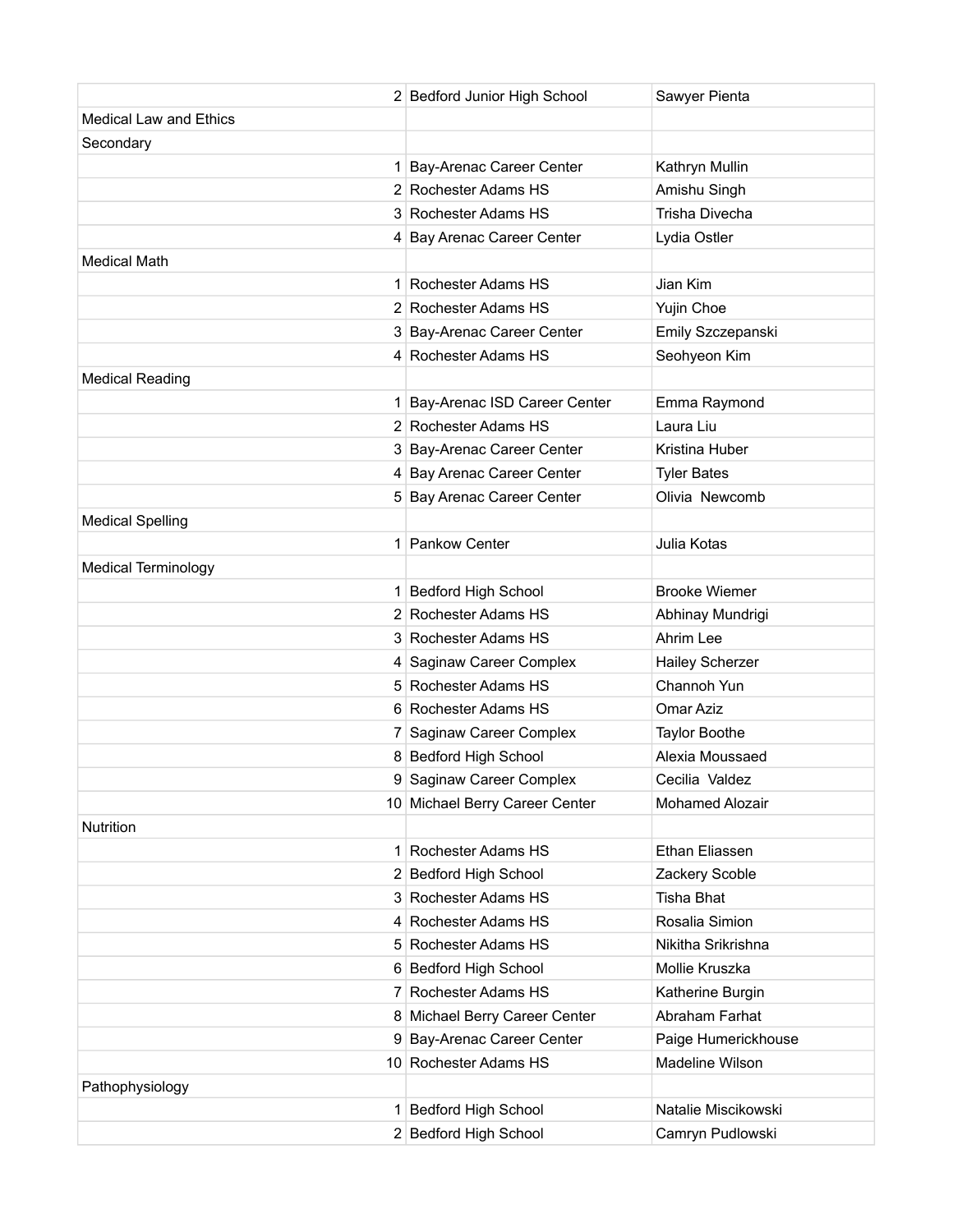|                                  | 3 Rochester Adams HS                                   | Daniel Choi                 |
|----------------------------------|--------------------------------------------------------|-----------------------------|
|                                  | 4 Saginaw Career Complex                               | Selena VasquezAlvarados@k12 |
|                                  | 5 Rochester Adams HS                                   | Owen Dong                   |
| Pharmacology                     |                                                        |                             |
|                                  | 1 Rochester Adams HS                                   | Lydia Zhang                 |
|                                  | 2 Rochester Adams HS                                   | <b>Wesley Chong</b>         |
|                                  | 3 Oakland Technical Center-Sw                          | Liarra Woodley              |
|                                  | 4 Oakland Technical Center-Sw                          | Danielle Kasawdish          |
| <b>Health Professions Events</b> |                                                        |                             |
| <b>Clinical Nursing</b>          |                                                        |                             |
|                                  | 1 Oakland Technical Center-Sw                          | Isabella Iskender           |
|                                  | 2 Oakland Technical Center-Sw                          | Daniela Crankson            |
| <b>Clinical Specialty</b>        |                                                        |                             |
|                                  | 1 Rochester Adams HS                                   | Saswat Saravanan            |
|                                  | 2 Rochester Adams HS                                   | Cassidy Tomezak             |
|                                  | 3 St. Joseph County CTE Consortium                     | Devin Harden                |
|                                  | 4 Bay Arenac Career Center                             | Ashley Geno                 |
|                                  | 5 Rochester Adams HS                                   | Kushika Sulabelle           |
|                                  | 6 Rochester Adams HS                                   | Aayushi Banerjee            |
|                                  | 7 Bay-Arenac Career Center                             | <b>Brielle Wanks</b>        |
|                                  | 8 Bay Arenac Career Center                             | Moniqua Gemmil              |
|                                  | 9 Rochester Adams HS                                   | Sophia Akhtar               |
| <b>Dental Science</b>            |                                                        |                             |
|                                  | 1 Bay-Arenac Career Center                             | Elyse Kendziorski           |
|                                  | 2 OAISD                                                | Paige Gregory               |
|                                  | 3 OAISD                                                | Sierra Kamphuis             |
|                                  | 4 Bay-Arenac Career Center                             | Jayne Carlton               |
|                                  | 5 Bay-Arenac Career Center                             | <b>Ariah Smith</b>          |
|                                  | 6 Bay-Arenac Career Center                             | <b>Anna Wetters</b>         |
|                                  | 7 Bay-Arenac Career Center                             |                             |
|                                  |                                                        | Owen Folsom                 |
|                                  | 8 Bay-Arenac Career Center                             | Kloee Weisenbach            |
|                                  | 9 OAISD                                                | Aaron Summitt               |
|                                  | 10 OAISD                                               | Jazmyn Jones                |
| Family Medicine Physician        |                                                        |                             |
|                                  | 1 Rochester Adams HS                                   | Reeya Sannake               |
| Home Health Aide                 |                                                        |                             |
|                                  | 1 Bay-Arenac Career Center                             | <b>Brooke Urbaniak</b>      |
|                                  | 2 St. Joseph County CTE Consortium                     | Caden Everson               |
|                                  | 3 Bay-Arenac ISD Career Center                         | <b>Haleigh Davis</b>        |
|                                  | 4 Bay-Arenac ISD Career Center                         | Amanda Shaw                 |
|                                  | 5 Bay Arenac ISD                                       | Kathleen Hernden            |
|                                  |                                                        | Jaeleigh Osier              |
|                                  | 6 Bay-Arenac Career Center<br>7 Saginaw Career Complex | Hannah Soule                |
|                                  | 8 Bay-Arenac ISD Career Center                         | Amara Kuch                  |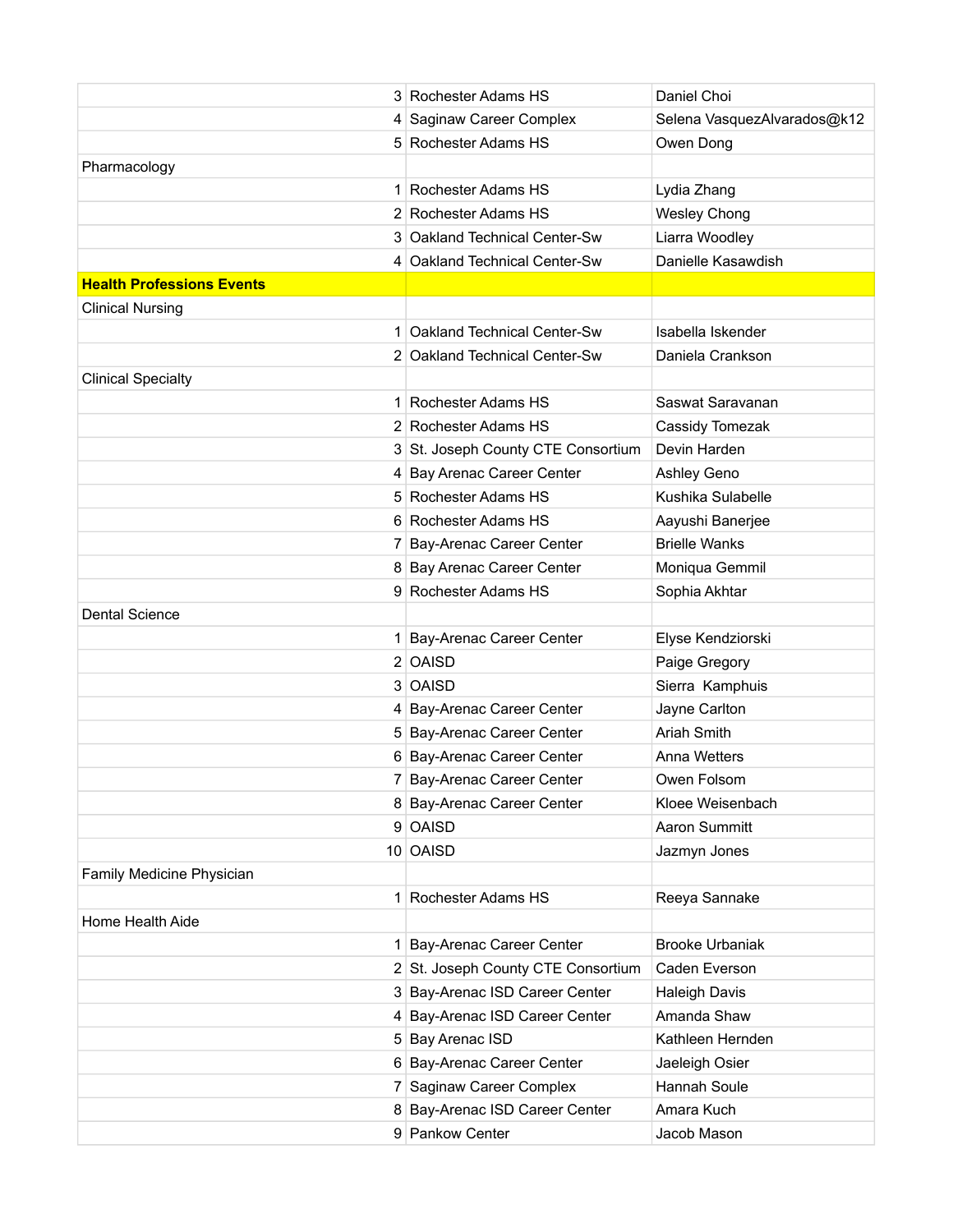|                                      | 10 Bay-Arenac ISD Career Center    | Kylie Isaacson           |
|--------------------------------------|------------------------------------|--------------------------|
| <b>Medical Assisting</b>             |                                    |                          |
|                                      | 1 Bay-Arenac Career Center         | Payton Dueweke           |
|                                      | 2 Oakland Technical Center-Sw      | Skye Ireland             |
|                                      | 3 Oakland Technical Center-Sw      | Tionna Johnson           |
|                                      | 4 Oakland Technical Center-Sw      | Carlos Johnson           |
|                                      | 5 Huron Area Technical Center      | Alyson Jones             |
|                                      | 6 Oakland Technical Center-Sw      | Owen Scriver             |
| <b>Nursing Assisting</b>             |                                    |                          |
|                                      | 1 Oakland Technical Center-Sw      | Veroninca Meyer          |
|                                      | 2 Bay-Arenac ISD Career Center     | <b>Violet Thurlow</b>    |
|                                      | 3 Bay Arenac ISD                   | <b>Brooke Patty</b>      |
|                                      | 4 Bay-Arenac Career Center         | Cali Thurston            |
|                                      | 5 Bay-Arenac ISD Career Center     | Kara Kaminski            |
|                                      | 6 Oakland Technical Center-Sw      | <b>Eloise Ellis</b>      |
|                                      | 7 Oakland Technical Center-Sw      | Paige Hofmeister         |
|                                      | 8 Oakland Technical Center-Sw      | Emily Morse              |
|                                      | 9 St. Joseph County CTE Consortium | Lauren Wills             |
|                                      | 10 Oakland Technical Center-Sw     | Ava O'Brien              |
| <b>Personal Care</b>                 |                                    |                          |
|                                      | 1 Bay-Arenac ISD Career Center     | <b>Braxton Taylor</b>    |
|                                      | 2 Bay-Arenac Career Center         | Desirae Wyson            |
|                                      | 3 Bay-Arenac ISD Career Center     | Madisin Dinsmore         |
|                                      | 4 Saginaw Career Complex           | Kiersten Fisk            |
|                                      | 5 Saginaw Career Complex           | Deasia Sims              |
| <b>Physical Therapy</b>              |                                    |                          |
|                                      | 1 Bay-Arenac Career Center         | Racquel Hernandez-Alaniz |
|                                      | 2 Saginaw Career Complex           | <b>Ariel Conner</b>      |
|                                      | 3 Saginaw Career Complex           | Sage Stack               |
|                                      | 4 Oakland Technical Center-Sw      | Elena Juncaj             |
|                                      | 5 St. Joseph County CTE Consortium | <b>Emily Avery</b>       |
|                                      | 6 Saginaw Career Complex           | <b>Madison Riley</b>     |
|                                      | 7 Bay Arenac Career Center         | Brooklyn Leonard         |
|                                      | 8 Bay Arenac Career Center         | Mckenzie Sinicki         |
|                                      | 9 Saginaw Career Complex           | Flynn Dupie              |
|                                      | 10 Saginaw Career Complex          | Makalya Williams         |
| Sports Medicine                      |                                    |                          |
| 1 <sup>1</sup>                       | Rochester Adams HS                 | Jiho Kwak                |
|                                      | 2 Huron Area Technical Center      | Jenna Stambaugh          |
|                                      | 3 Oakland Technical Center-Sw      | Kendra Pearson           |
| <b>Veterinary Science</b>            |                                    |                          |
| 1                                    | Pankow Center                      | Sophia Berry             |
|                                      | 2 Rochester Adams HS               | Paige Alverson           |
|                                      | 3 Rochester Adams HS               | Laurel Kania             |
| <b>Emergency Preparedness Events</b> |                                    |                          |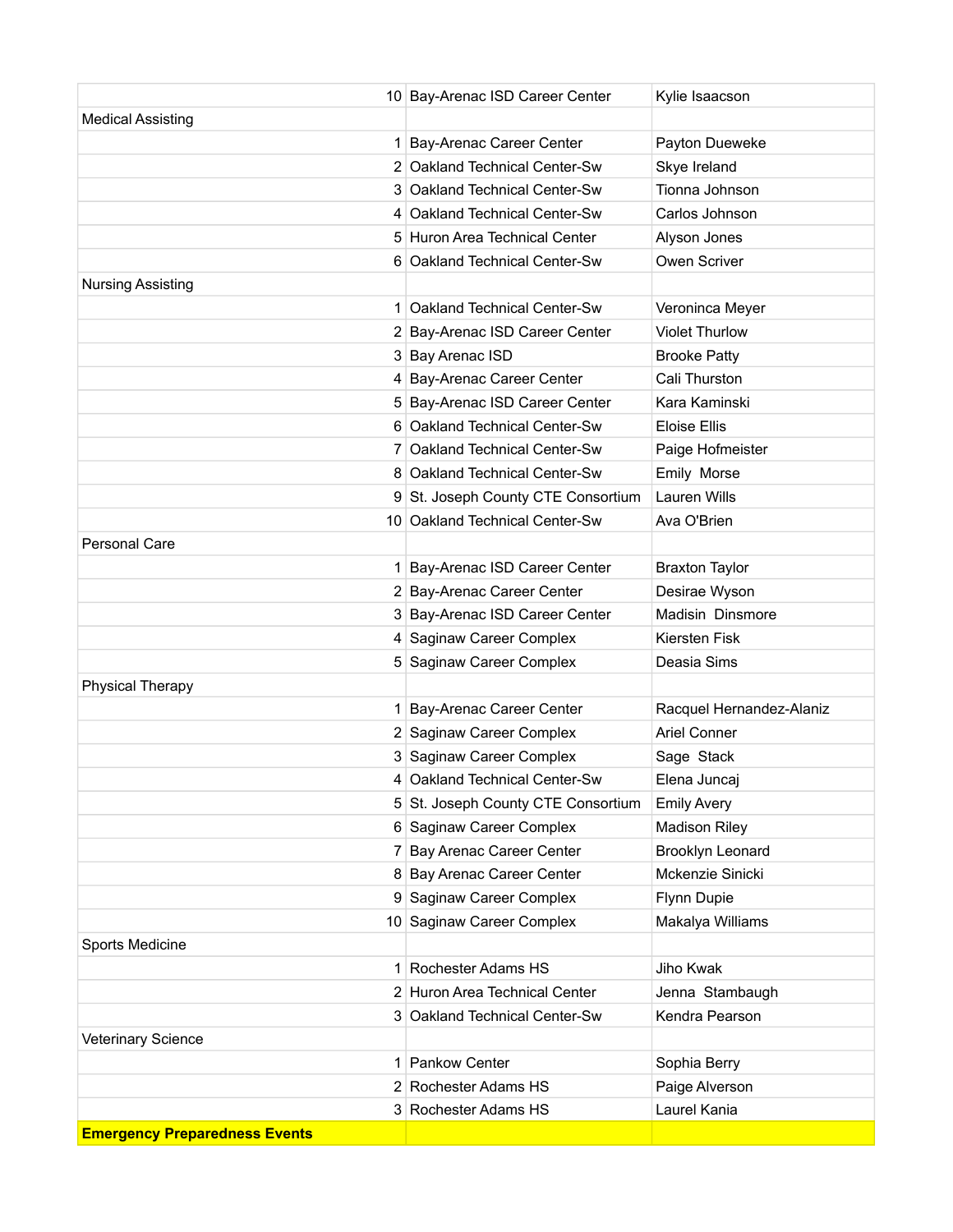| <b>CERT Skills</b>                  |                               |                          |
|-------------------------------------|-------------------------------|--------------------------|
|                                     | 1 Bay Arenac Career Center    | Megan Pickell            |
|                                     | 1 Bay Arenac Career Center    | Sydney Trudo             |
|                                     | 2 Bay-Arenac Career Center    | <b>Cheyenne Morris</b>   |
|                                     | 2 Bay-Arenac Career Center    | <b>Andrew Swindle</b>    |
|                                     | 3 Bay Arenac ISD              | <b>Brooklyn Sheppard</b> |
|                                     | 3 Bay Arenac ISD              | Hannah Box               |
| <b>CPR/First Aid</b>                |                               |                          |
|                                     | 1 Bay Arenac ISD              | Victoria Deleon          |
|                                     | 1 Bay Arenac ISD              | Aaniyah Hawkins          |
|                                     | 2 Bay Arenac ISD              | Desiree Bouchard-Burges  |
|                                     | 2 Bay Arenac ISD              | <b>Briana Wallace</b>    |
|                                     | 3 Bay Arenac ISD              | <b>Taylor Ales</b>       |
|                                     | 3 Bay Arenac ISD              | Nicole Tacey             |
|                                     | 4 Michael Berry Career Center | Sarah Alhabeeb           |
|                                     | 4 Michael Berry Career Center | Zainab Naseer            |
|                                     | 5 Bay-Arenac Career Center    | Maggie Wenkel            |
|                                     | 5 Bay-Arenac Career Center    | Seidel Megan             |
|                                     | 6 Michael Berry Career Center | Nour Alhraki             |
|                                     | 6 Michael Berry Career Center | Safaa Alhraki            |
|                                     | 7 Bay Arenac Career Center    | kolette switala          |
|                                     | 7 Bay Arenac Career Center    | Lola Smith               |
|                                     | 8 Saginaw Career Complex      | <b>Rachel Galsterer</b>  |
|                                     | 8 Saginaw Career Complex      | <b>Brooke Riffel</b>     |
|                                     | 9 Saginaw Career Complex      | Emma Bronner             |
|                                     | 9 Saginaw Career Complex      | Rylie Uhrich             |
|                                     | 10 Saginaw Career Complex     | Dario Hunt-Burrola       |
|                                     | 10 Saginaw Career Complex     | Carmello Anderson        |
| <b>Emergency Medical Technician</b> |                               |                          |
|                                     | 1 Oakland Technical Center-Sw | Vivienne Snyder          |
|                                     | 1 Oakland Technical Center-Sw | Lana Chaloux             |
|                                     | 2 Oakland Technical Center-Sw | Anna Brunjes             |
|                                     | 2 Oakland Technical Center-Sw | Mason Duncan             |
|                                     | 3 Oakland Technical Center-Sw | Kendall Boynton          |
|                                     | 3 Oakland Technical Center-Sw | Christian Anderson       |
| Epidemiology                        |                               |                          |
|                                     | 1 Rochester Adams HS          | Steven Lan               |
|                                     | 2 Rochester Adams HS          | Jasmeh Sethi             |
|                                     | 3 Oakland Technical Center-Sw | Florent Qyteti           |
|                                     | 4 Rochester Adams HS          | Kartik Rao               |
|                                     | 5 Rochester Adams HS          | Layth Saleh              |
|                                     | 6 Bay Arenac Career Center    | Michael Wutzke           |
|                                     | 7 Rochester Adams HS          | Siddhant Bhat            |
|                                     | 8 Pankow Center               | <b>Madison Dean</b>      |
|                                     | 9 Oakland Technical Center-Sw | <b>Will Fields</b>       |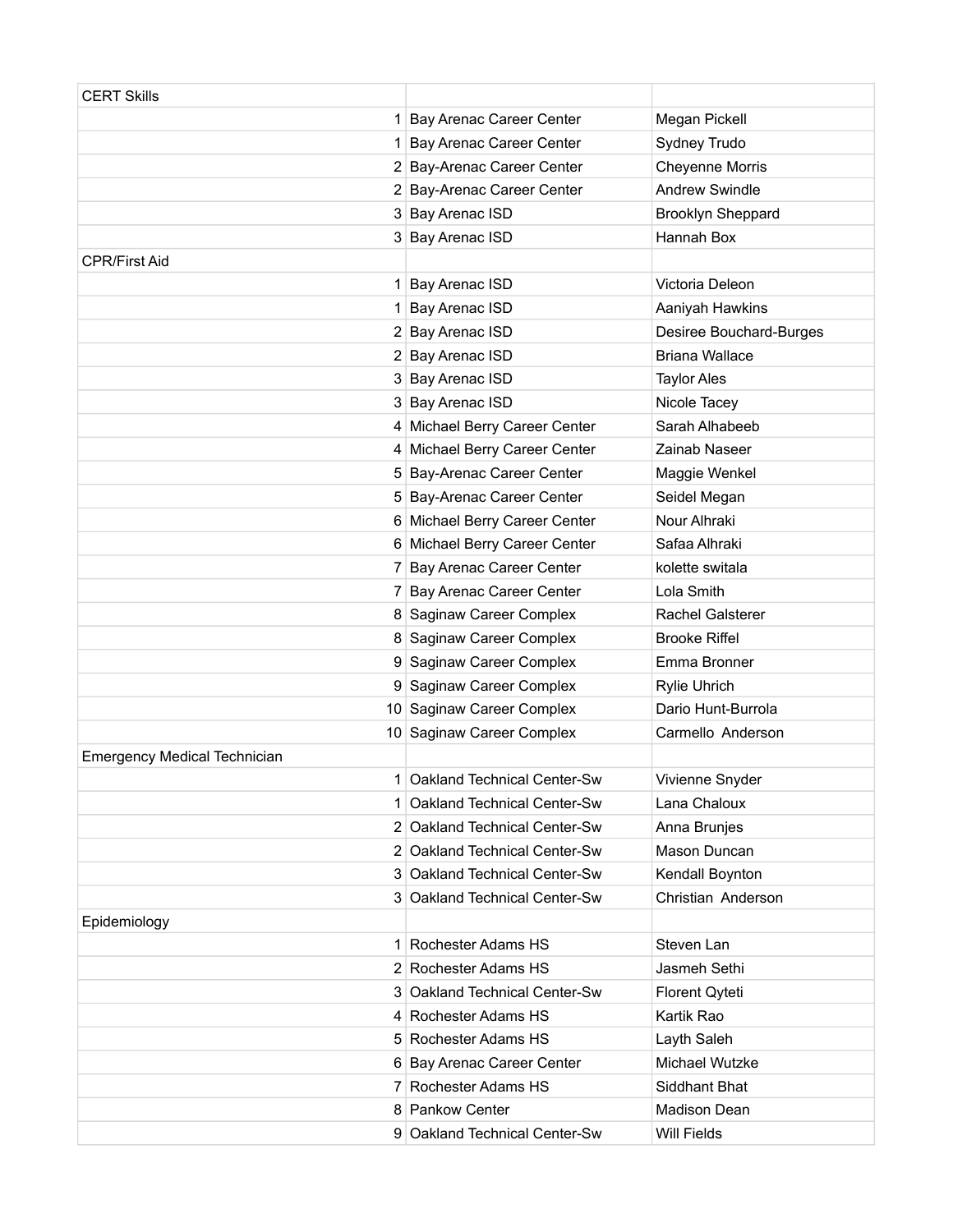|                                             | 10 Bay Arenac Career Center    | <b>Riley McKeon</b>   |
|---------------------------------------------|--------------------------------|-----------------------|
| <b>Public Health</b>                        |                                |                       |
|                                             | 1 Bay-Arenac Career Center     | Kaylee Rocha          |
|                                             | 1 Bay-Arenac Career Center     | Mackenzie Anderson    |
|                                             | 1 Bay-Arenac Career Center     | Sage Bowyer           |
|                                             | 1 Bay-Arenac Career Center     | Abbrey Yell           |
|                                             | 2 Bay Arenac Career Center     | Anthony Sanchez       |
|                                             | 2 Bay Arenac Career Center     | Caden Maze            |
|                                             | 2 Bay Arenac Career Center     | Elizabeth Watz        |
|                                             | 2 Bay Arenac Career Center     | Sarah Parrish         |
|                                             | 2 Bay Arenac Career Center     | Elijah Theisen        |
|                                             | 2 Bay Arenac Career Center     | Ruben Henderson       |
| <b>Leadership Events</b>                    |                                |                       |
| Health Career Photography                   |                                |                       |
|                                             | 1 Bay-Arenac Career Center     | <b>Emily Carroll</b>  |
|                                             | 2 Bay-Arenac Career Center     | Alexia Malusi         |
|                                             | 3 OAISD                        | Yahir Romero          |
|                                             | 4 Bay-Arenac Career Center     | Shannon Baker         |
|                                             | 5 Bay-Arenac ISD Career Center | <b>Holly Scherzer</b> |
|                                             | 6 OAISD                        | Ahneke Armstrong      |
| Health Career Preparation - Middle School   |                                |                       |
| Middle School                               |                                |                       |
|                                             | 1 Bedford Junior High School   | Emmalee Isabell       |
|                                             | 2 Bedford Junior High School   | Chloe Warren          |
| <b>Interviewing Skills</b>                  |                                |                       |
| Secondary                                   |                                |                       |
|                                             | 1 Saginaw Career Complex       | Brayden Mesh          |
| Job Seeking Skills                          |                                |                       |
|                                             | 1 Bay Arenac ISD               | <b>Marin Stevens</b>  |
|                                             | 2 Bay-Arenac Career Center     | Julia Rajewski        |
|                                             | 3 Bay-Arenac Career Center     | Haley Lazarowicz      |
|                                             | 4 Bay-Arenac Career Center     | Emma McDonald         |
|                                             | 5 Bay Arenac ISD               | Kiyah Selle           |
|                                             | 6 Michael Berry Career Center  | Fatme Saad            |
|                                             | 7 Bay-Arenac Career Center     | Shailyn LaMont        |
|                                             | 8 Rochester Adams HS           | Avantica Devanath     |
|                                             | 9 Saginaw Career Complex       | Alena Spears          |
|                                             | 10 Bay-Arenac Career Center    | Laykn Shoemaker       |
| Extemporaneous Health Poster- Middle School |                                |                       |
|                                             | 1 Bedford Junior High          | Irelyn Nejedlik       |
| Prepared Speaking                           |                                |                       |
|                                             | 1 Rochester Adams HS           | Janhavi Ramekar       |
|                                             | 2 Michael Berry Career Center  | Hassan Mustapha       |
|                                             | 3 Bay-Arenac Career Center     | Kaitlyn David         |
| Researched Persuasive Writing and Speaking  |                                |                       |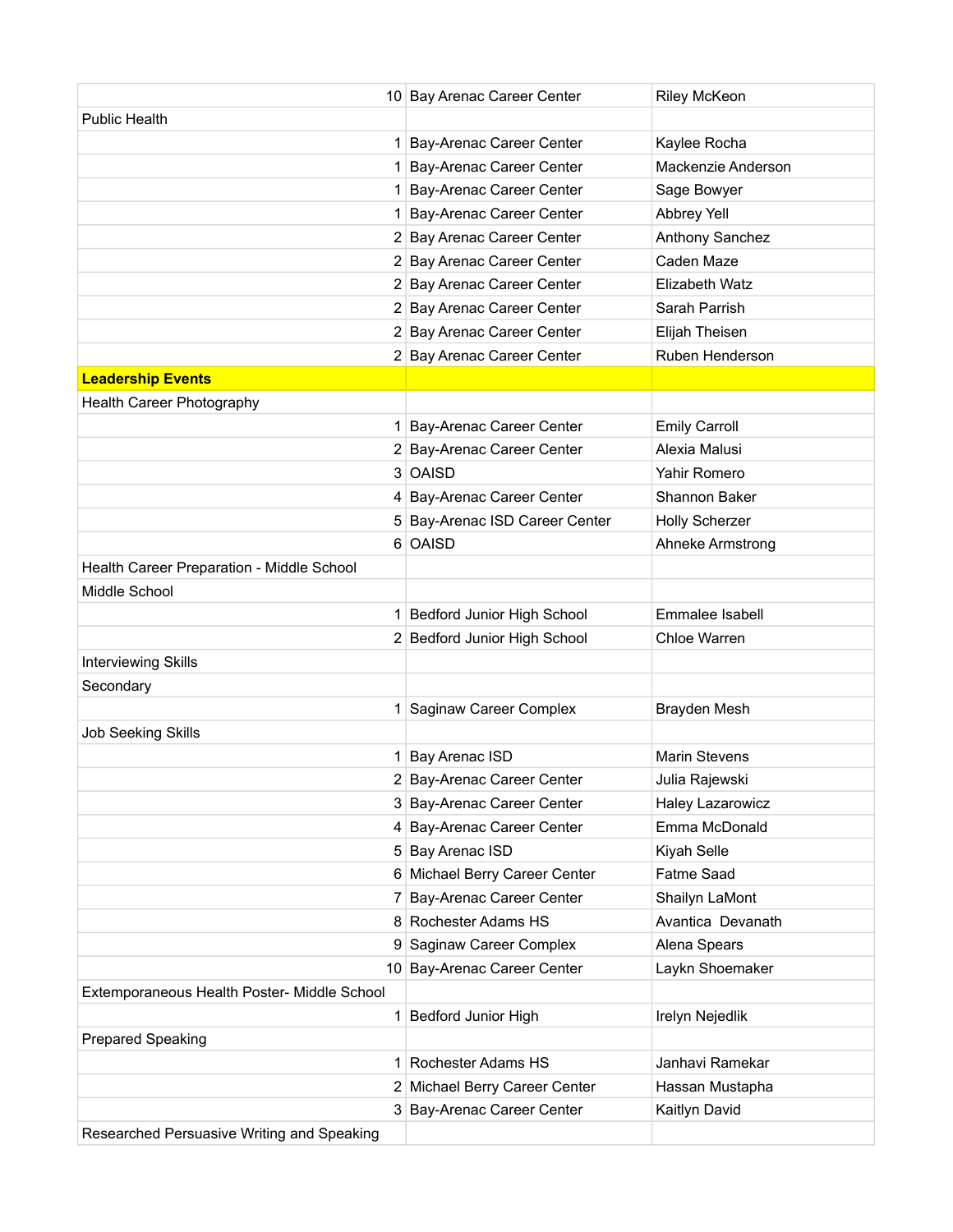|                                 | 1 Bay-Arenac Career Center         | Addison LeBrun        |
|---------------------------------|------------------------------------|-----------------------|
|                                 | 2 Bay-Arenac Career Center         | Laney Kukla           |
|                                 | 3 Michael Berry Career Center      | Ali Farhat            |
|                                 | 4 Rochester Adams HS               | Koshy Jacob           |
| <b>Research Poster</b>          |                                    |                       |
|                                 | 1 Rochester Adams HS               | Muskaan Suvas         |
|                                 | 2 Bay Arenac Career Center         | Haylie Kilgore        |
|                                 | 3 Bay Arenac Career Center         | Ashley Anderson       |
|                                 | 4 Saginaw Career Complex           | Alicea Gonzales-Lopez |
| <b>Teamwork Events</b>          |                                    |                       |
| <b>Biomedical Debate</b>        |                                    |                       |
|                                 | 1 Bay Arenac ISD                   | <b>Braelyn Arnold</b> |
|                                 | 1 Bay Arenac ISD                   | Isabella Magnusson    |
|                                 | 1 Bay Arenac ISD                   | Olivia Galloner       |
|                                 | 1 Bay Arenac ISD                   | <b>Ethan Barratt</b>  |
|                                 | 2 Bay-Arenac ISD Career Center     | Dailyn Bayne          |
|                                 | 2 Bay-Arenac ISD Career Center     | Kortney Kotenko       |
|                                 | 2 Bay-Arenac ISD Career Center     | Carlee Sequin         |
|                                 | 2 Bay-Arenac ISD Career Center     | Laney Gillard         |
|                                 | 3 Bay-Arenac Career Center         | Nolan Stachowski      |
|                                 | 3 Bay-Arenac Career Center         | Ava Pellegrini        |
|                                 | 3 Bay-Arenac Career Center         | Gabriella Goulette    |
|                                 | 3 Bay-Arenac Career Center         | <b>Katie Rice</b>     |
| <b>Community Awareness</b>      |                                    |                       |
|                                 | 1 Bay-Arenac Career Center         | Katie Gingerich       |
|                                 | 1 Bay-Arenac Career Center         | <b>Bella Salinas</b>  |
|                                 | 1 Bay-Arenac Career Center         | Hailey Kane           |
|                                 | 1 Bay-Arenac Career Center         | Emma Howell           |
|                                 | 2 Bedford High School              | Jordan Brabbs         |
|                                 | 2 Bedford High School              | Mia Garcia            |
| <b>Creative Problem Solving</b> |                                    |                       |
|                                 | 1 Bay-Arenac Career Center         | Karson Bebow          |
|                                 | 1 Bay-Arenac Career Center         | Logan Miller          |
|                                 | 1 Bay-Arenac Career Center         | Miranda Boyd          |
|                                 | 1 Bay-Arenac Career Center         | <b>Scout Yates</b>    |
|                                 | 2 Bay Arenac Career Center         | <b>Tyler Gehrman</b>  |
|                                 | 2 Bay Arenac Career Center         | Corbyn Mysliwski      |
|                                 | 2 Bay Arenac Career Center         | <b>Madix Saunders</b> |
| <b>Forensic Science</b>         |                                    |                       |
|                                 | 1 Rochester Adams HS               | Chloe Sayre           |
|                                 | 1 Rochester Adams HS               | Mayukha Kaluva        |
|                                 | 2 St. Joseph County CTE Consortium | Macy Ivins            |
|                                 | 2 St. Joseph County CTE Consortium | <b>Rylie Glass</b>    |
|                                 | 3 Bedford High School              | Cara Bursztynski      |
|                                 | 3 Bedford High School              | Kamryn Elsworth       |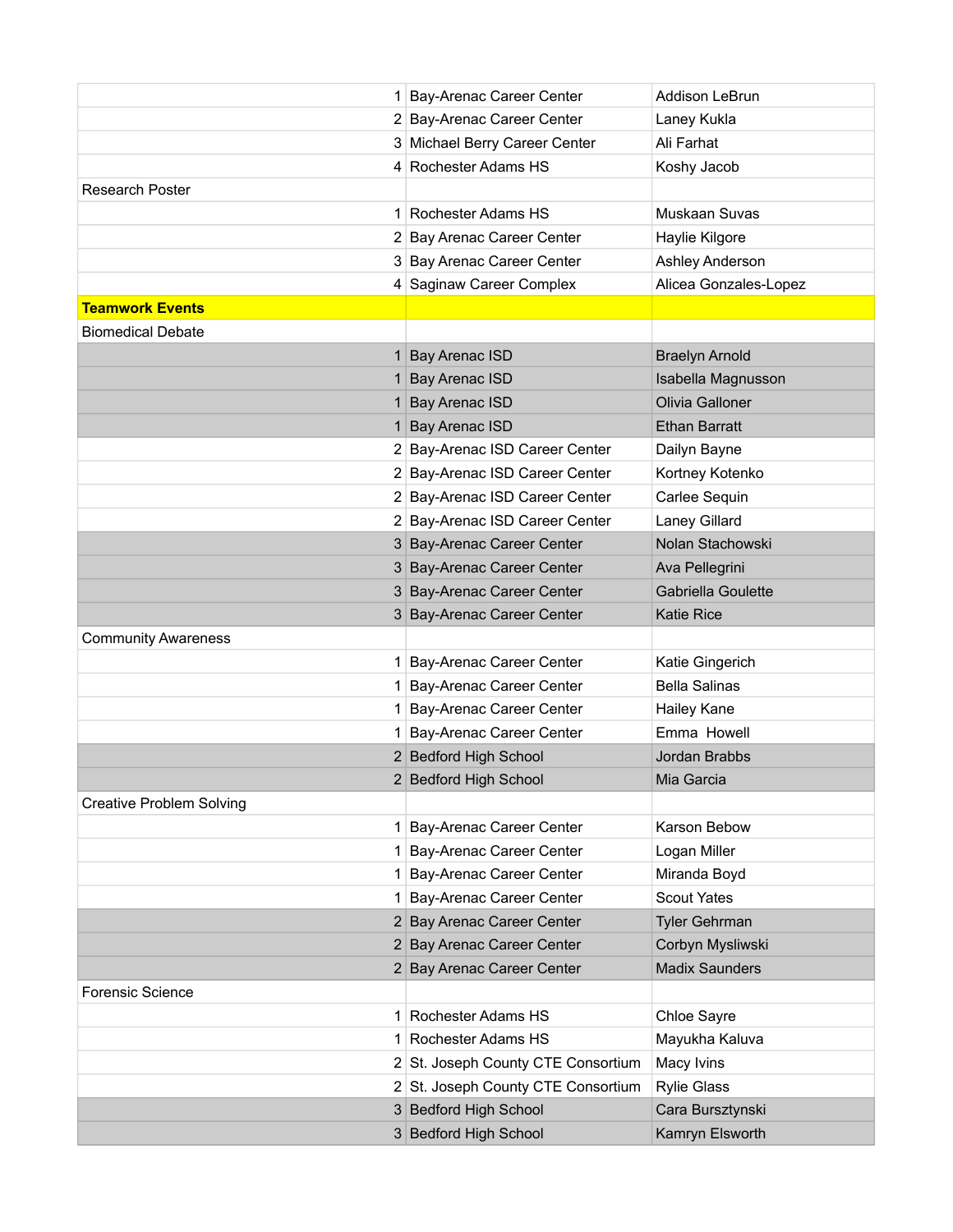|                                       | 4 Huron Area Technical Center  | Jalyn Kolar               |
|---------------------------------------|--------------------------------|---------------------------|
|                                       | 4 Huron Area Technical Center  | Carly Guza                |
| <b>Health Career Display</b>          |                                |                           |
|                                       | 1 OAISD                        | Brooklyn Dykstra          |
|                                       | 1 OAISD                        | Bryahna Anderson          |
|                                       | 2 Michael Berry Career Center  | Lara Nassereddine         |
|                                       | 2 Michael Berry Career Center  | Tahani Alhanik            |
|                                       | 3 Bay-Arenac ISD Career Center | <b>Skylar Gross</b>       |
|                                       | 3 Bay-Arenac ISD Career Center | Hailie Jahr               |
|                                       | 4 Bay-Arenac Career Center     | <b>Alexis Ricker</b>      |
|                                       | 4 Bay-Arenac Career Center     | Samatha Morris            |
|                                       | 5 Bedford High School          | Paige Anderson            |
|                                       | 5 Bedford High School          | Gabriella Pisanti         |
|                                       | 6 Bay-Arenac ISD Career Center | Giselle Jaramillo         |
|                                       | 6 Bay-Arenac ISD Career Center | Lucy Jiang                |
|                                       | 7 OAISD                        | Caydence Martin-Bergstrom |
|                                       | 7 OAISD                        | <b>Faith Troast</b>       |
|                                       | 8 Rochester Adams HS           | Ajet Jakupllari           |
|                                       | 8 Rochester Adams HS           | Olti Jakupllari           |
|                                       | 9 Bay Arenac Career Center     | <b>Riley Messing</b>      |
|                                       | 9 Bay Arenac Career Center     | <b>Matthew Yealey</b>     |
|                                       | 10 Bay-Arenac Career Center    | <b>Grace Richards</b>     |
|                                       | 10 Bay-Arenac Career Center    | Annabelle Helm            |
| Health Career Display - Middle School |                                |                           |
| Middle School                         |                                |                           |
|                                       | 1 Bedford Junior High School   | Aubrey Miscikowski        |
|                                       | 1 Bedford Junior High School   | Sophia Johnson            |
| <b>Health Education</b>               |                                |                           |
| Secondary                             |                                |                           |
|                                       | 1 Bedford High School          | Ilana Ravindra            |
|                                       | 1 Bedford High School          | Hussein Jomaa             |
|                                       | 2 Bay-Arenac Career Center     | Alli Kopasz               |
|                                       | 2 Bay-Arenac Career Center     | Wylie Vaughan             |
|                                       | 3 Saginaw Career Complex       | Linzi Wiley               |
|                                       | 3 Saginaw Career Complex       | Shelby Vaughn             |
|                                       | 4 Bay-Arenac Career Center     | Adrienne Bedell           |
|                                       | 4 Bay-Arenac Career Center     | <b>Haley Thayer</b>       |
|                                       | 4 Bay-Arenac Career Center     | Makenna Marsh             |
|                                       | 4 Bay-Arenac Career Center     | Helena Maziarz            |
|                                       | 5 Saginaw Career Complex       | <b>Melody Compton</b>     |
|                                       | 5 Saginaw Career Complex       | Nathan Bauer              |
|                                       | 5 Saginaw Career Complex       | Peyton Anderson           |
| Health Education - Middle School      |                                |                           |
| Middle School                         |                                |                           |
|                                       | 1 Bedford Junior High School   | Iva Ravindra              |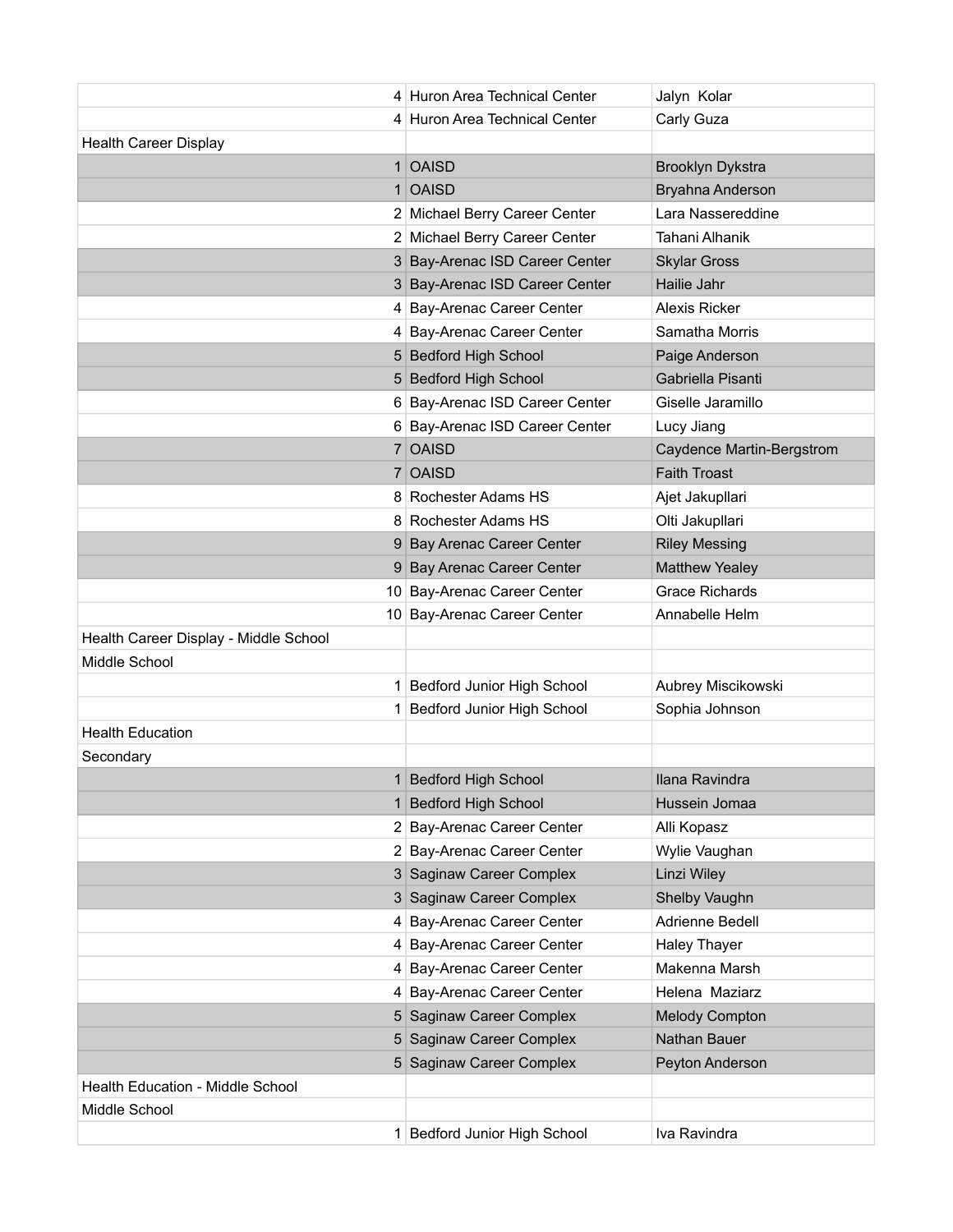|                                | 1 Bedford Junior High School | Hussein Salami            |
|--------------------------------|------------------------------|---------------------------|
| <b>HOSA Bowl</b>               |                              |                           |
| Secondary                      |                              |                           |
|                                | 1 Bay-Arenac Career Center   | <b>Chelsie List</b>       |
|                                | 1 Bay-Arenac Career Center   | <b>Cassidy Socia</b>      |
|                                | 1 Bay-Arenac Career Center   | Kyleigh Morley            |
|                                | 1 Bay-Arenac Career Center   | Megan Telfor              |
|                                | 2 Pankow Center              | Alexandra Gorski          |
|                                | 2 Pankow Center              | Tillie Sheldon            |
|                                | 2 Pankow Center              | Nikolina Mitovski         |
|                                | 2 Pankow Center              | Sandy Govan               |
|                                | 3 Bay Arenac Career Center   | <b>Cammarie Parent</b>    |
|                                | 3 Bay Arenac Career Center   | <b>Andrew Castillo</b>    |
|                                | 3 Bay Arenac Career Center   | McKenna Rachuba           |
|                                | 3 Bay Arenac Career Center   | <b>Christine Schriber</b> |
|                                | 4 Saginaw Career Complex     | <b>Weston Coffey</b>      |
|                                | 4 Saginaw Career Complex     | Macy Smith                |
|                                | 4 Saginaw Career Complex     | Gabriella Wasney          |
|                                | 4 Saginaw Career Complex     | <b>Alexis Mata</b>        |
| <b>Medical Innovation</b>      |                              |                           |
|                                | 1 Saginaw Career Complex     | Syeira Staves             |
|                                | 1 Saginaw Career Complex     | Paige Wazny               |
| <b>Parliamentary Procedure</b> |                              |                           |
|                                | 1 Bay-Arenac Career Center   | Owen Brey                 |
|                                | 1 Bay-Arenac Career Center   | Jasmine Johnson           |
|                                | 1 Bay-Arenac Career Center   | <b>Andrew Woods</b>       |
|                                | 1 Bay-Arenac Career Center   | Olivia Moore              |
|                                | 1 Bay-Arenac Career Center   | <b>Tyler Floyd</b>        |
|                                | 1 Bay-Arenac Career Center   | Ireland Janasik           |
| Public Service Announcement    |                              |                           |
|                                | 1 Rochester Adams HS         | <b>Shifan Saeed</b>       |
|                                | 1 Rochester Adams HS         | Abhijit Allu              |
|                                | 1 Rochester Adams HS         | Hyun Sung Choi            |
|                                | 1 Rochester Adams HS         | Paul Lin                  |
|                                | 1 Rochester Adams HS         | Amir Habib                |
|                                | 1 Rochester Adams HS         | Muhammad Rauf             |
|                                | 2 Bedford High School        | Anthony Kruszka           |
|                                | 2 Bedford High School        | Liam Shonk                |
|                                | 2 Bedford High School        | Gavin Regalado            |
|                                | 3 Rochester Adams HS         | Inika Sonigra             |
|                                | 3 Rochester Adams HS         | Gabriella Hancz           |
|                                | 3 Rochester Adams HS         | Alizeh Jahangir           |
|                                | 3 Rochester Adams HS         | <b>Caroline Bull</b>      |
|                                | 3 Rochester Adams HS         | Sruthi Tenneti            |
|                                | 4 Bay Arenac Career Center   | Landon Sella              |